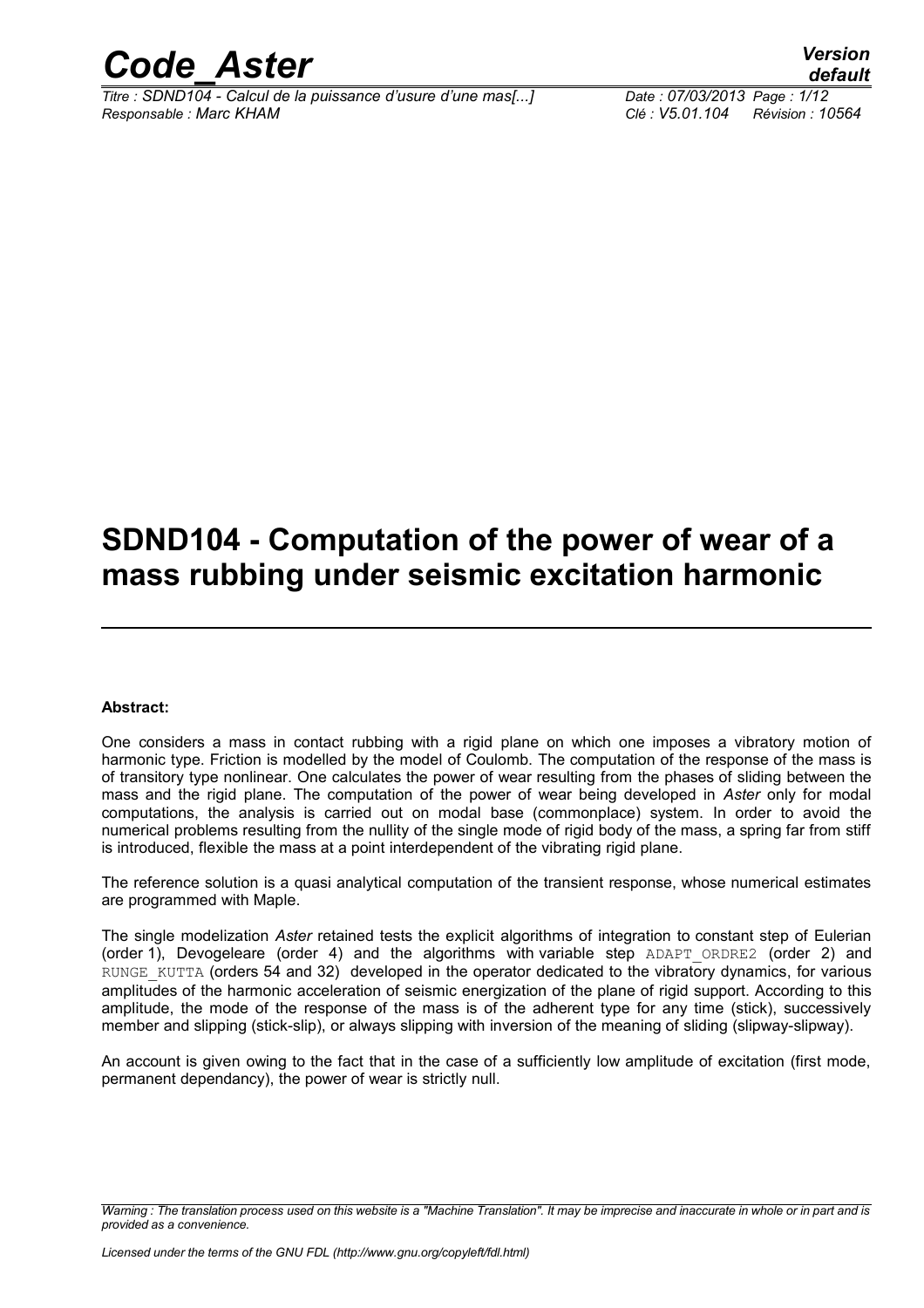*Titre : SDND104 - Calcul de la puissance d'usure d'une mas[...] Date : 07/03/2013 Page : 2/12 Responsable : Marc KHAM Clé : V5.01.104 Révision : 10564*

## **1 Problem of reference**

## **1.1 Geometry**

the system considered consists of a simple heavy mass posed on a rigid support subjected to an imposed vibration of type seismic, sinusoidal. The contact, as well as solid friction are modelled by penalization. The system thus has two degrees of freedom of translation (horizontal and vertical).



A very weak come out from stiffness connects the mass to the support in the three directions. This spring is an artifice of computation, intended to avoid the nullity of the frequency associated with the rigid mode with horizontal adjustment with the mass. The Aster *results* taking into account the presence of this spring are not very different from the results which one would get without spring.

## **1.2 Properties of the model**

| directions):               |  | Stiffness of spring (according to the three $k=3.10^{-5} N/m$ |  |  |  |             |
|----------------------------|--|---------------------------------------------------------------|--|--|--|-------------|
| mass:                      |  |                                                               |  |  |  | $m=1$ kg    |
| gravity:<br>$g = 10 m/s^2$ |  |                                                               |  |  |  |             |
| coefficient of Coulomb:    |  |                                                               |  |  |  | $\mu = 0,1$ |

## **1.3 Boundary conditions, initial conditions and loadings**

the mass rests on the rigid level with the dimension  $z=0$ .

The harmonic acceleration imposed on the base has as an equation  $a = a_0 \sin(\omega t)$ . In particular, it is null at initial time. The displacement of the support satisfies the equation  $X(t)=-(a_0^+\prime\,\omega^2)\sin(\omega t)$  , and thus begins its motion towards the left, with the non-zero initial velocity  $X(0) = -a_0/\omega$ .

The initial displacement (with  $t = 0$ ) of the mass is taken null. The mass is regarded as in a state of dependancy at initial time. It thus has the same non-zero velocity as the support with  $t = 0$ .

Computations are carried out for various values of maximum acceleration:

$$
a_0 = 15
$$
 m/s<sup>2</sup>,  $a_0 = 1.5$  m/s<sup>2</sup>,  $a_0 = 1.01$  m/s<sup>2</sup> and  $a_0 = 0.99$  m/s<sup>2</sup>

and a value of pulsation:  $\omega = 2 \pi$ .

*Warning : The translation process used on this website is a "Machine Translation". It may be imprecise and inaccurate in whole or in part and is provided as a convenience.*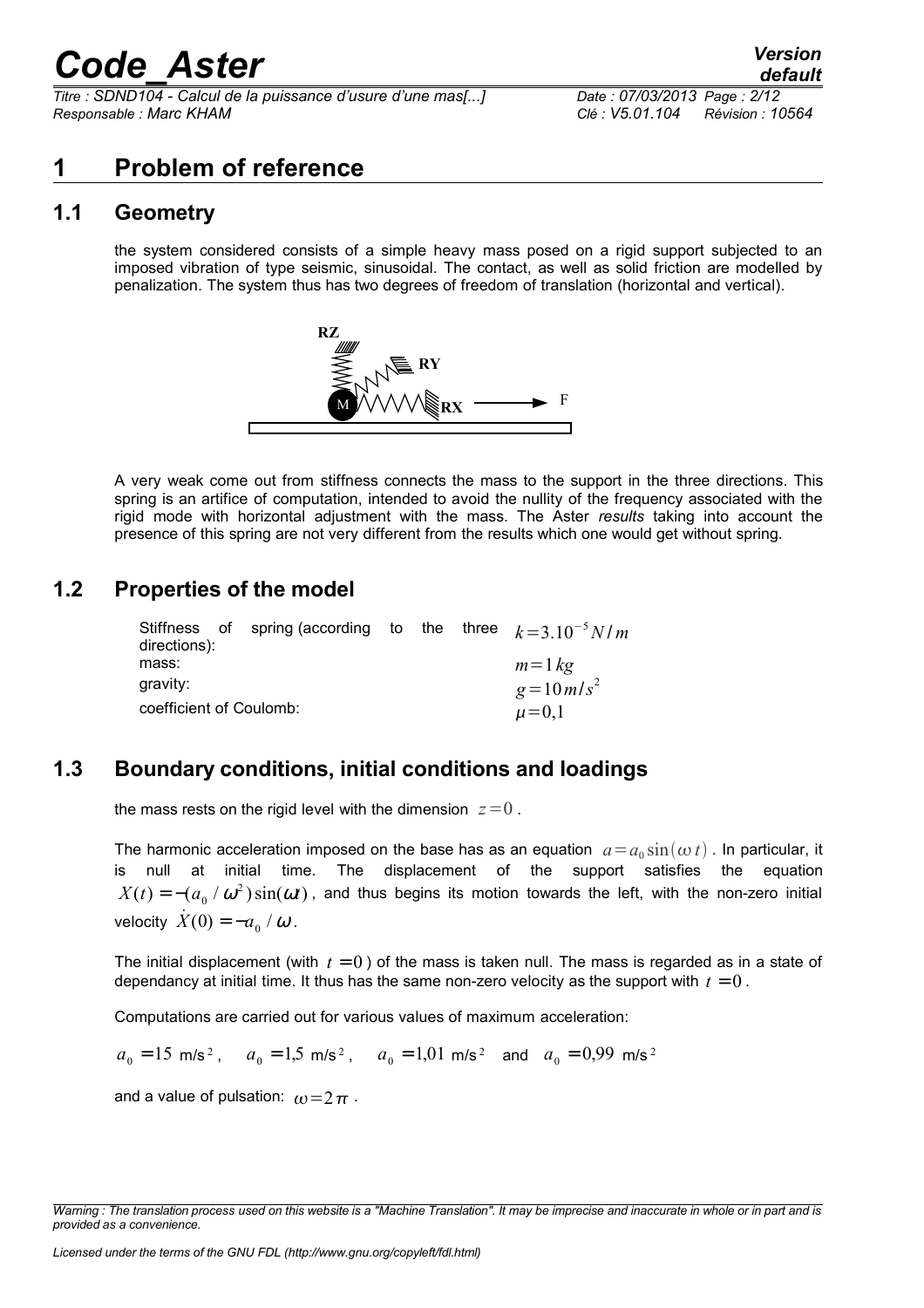*Titre : SDND104 - Calcul de la puissance d'usure d'une mas[...] Date : 07/03/2013 Page : 3/12 Responsable : Marc KHAM Clé : V5.01.104 Révision : 10564*

## **2 Reference solution**

the reference solution, which is analytical, is calculated in the following way. That is to say  $x(t)$  the X-coordinate of the mass in the fixed reference and  $X(t)$  the X-coordinate of the vibrating support in this same reference.

Initially, it is supposed that the mass is adherent on its support. It remains to it a certain time then after initial time  $t = 0$ . It undergoes of this fact the acceleration imposed by the rigid support, that is to say  $\ddot{x}(t) = \ddot{X}(t) = a_0 \sin \omega t$ . The tangential force exerted by the mass on the support is then  $F_{T} = -m\ddot{x}(t) = -ma_0\sin\omega t$  (null at time initial, which justifies the starting assumption that initially, the mass is adherent on its support). The mass remains adherent as long as  $F_{\scriptsize T}\big|$  =  $ma_{\scriptsize 0}|\!\sin\omega t|\leq \mu F_{\scriptsize N}= \mu mg$  . If  $a_{\scriptsize 0}\leq \mu g$  , the mass thus remains indefinitely adherent on its support, and its motion is exactly the same one as this one. By introducing the adimensional coefficient  $\eta=\dfrac{\mu_{l}}{l}$ *g*  $a<sub>0</sub>$ , the condition of permanent dependancy is written  $\eta \geq 1$ . The curve of acceleration of the mass, like support, then takes the following form according to time:



As for the velocity, it takes the following form (single primitive of average null):



*Warning : The translation process used on this website is a "Machine Translation". It may be imprecise and inaccurate in whole or in part and is provided as a convenience.*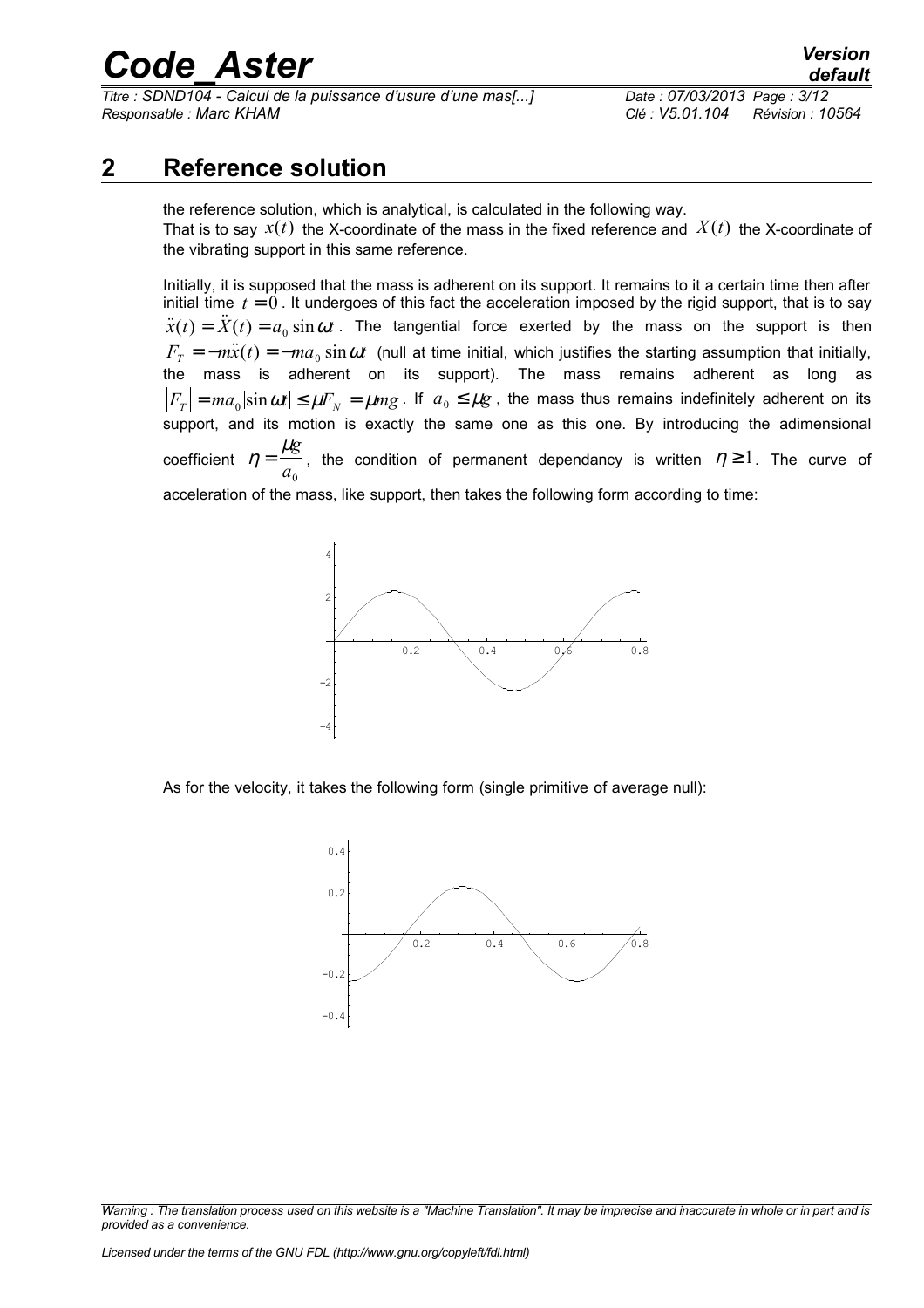| <b>Code Aster</b>                                            | <b>Version</b><br>default           |
|--------------------------------------------------------------|-------------------------------------|
| Titre : SDND104 - Calcul de la puissance d'usure d'une mas[] | Date: 07/03/2013 Page: 4/12         |
| Responsable : Marc KHAM                                      | Clé : V5.01.104<br>Révision : 10564 |

If  $a_0 > \mu g$  , there exists a smaller time  $t = t_1$  such as  $\left|F_r\right| = ma_o\big|{\sin \omega t_1}\big| = \mu mg$  . This smaller time is necessarily such as  $\sin\omega t_0 > 0$ , which makes it possible to remove the absolute value in the preceding statement, and to obtain explicit statement *t g*  $a<sup>1</sup> - \omega$  are sin a 1  $\mu$ g 1  $=\frac{1}{\omega} \arcsin \frac{\mu s}{a_0} =$  $\mu_{\rm i}$  $\arcsin \frac{\kappa s}{a_0} = \frac{1}{\omega} \arcsin \eta$ . In particular

0

$$
t_1 \leq \frac{T}{4} = \frac{2\pi}{4\omega} = \frac{\pi}{2\omega}.
$$

After this time, the mass slips towards the left compared to the support, therefore it checks the dynamic equation  $\ddot{x}(t) = \mu g$  , that is to say  $\dot{x}(t) = \mu g(t-t_1) + \dot{x}(t_1)$  . Its velocity thus increases linearly with time, while leaving to  $t_1$  negative value  $\dot{x}(t_1) = -\frac{u_0}{c} \cos \theta$ *a t a* 1  $\boldsymbol{0}$ 1  $=-\frac{a_0}{\omega}\cos \omega t_1=-\frac{a_0}{\omega}\sqrt{1-\eta^2}$ ω  $\frac{\partial^{\alpha} 0}{\partial \theta} \sqrt{1-\eta^2}$  (indeed,



**Motion for** η > η \* **, mode of "stick-slip", succession of dependancy and sliding**

Necessarily, for a certain value of satisfactory  $t_2$  time  $\pi$  /  $2\omega$   $\le$   $t_2$   $\le$   $2\pi$  /  $\omega$  , the velocity of the mass becomes again equal at the speed of the support. A this time, motion becomes again adherent *if and only if the acceleration which the mass at the beginning of the dependancy undergoes is lower in* absolute value than  $\mu$ g. One examines the translation of this condition in the continuation. One expresses to begin the value of  $t_2$ .

*Warning : The translation process used on this website is a "Machine Translation". It may be imprecise and inaccurate in whole or in part and is provided as a convenience.*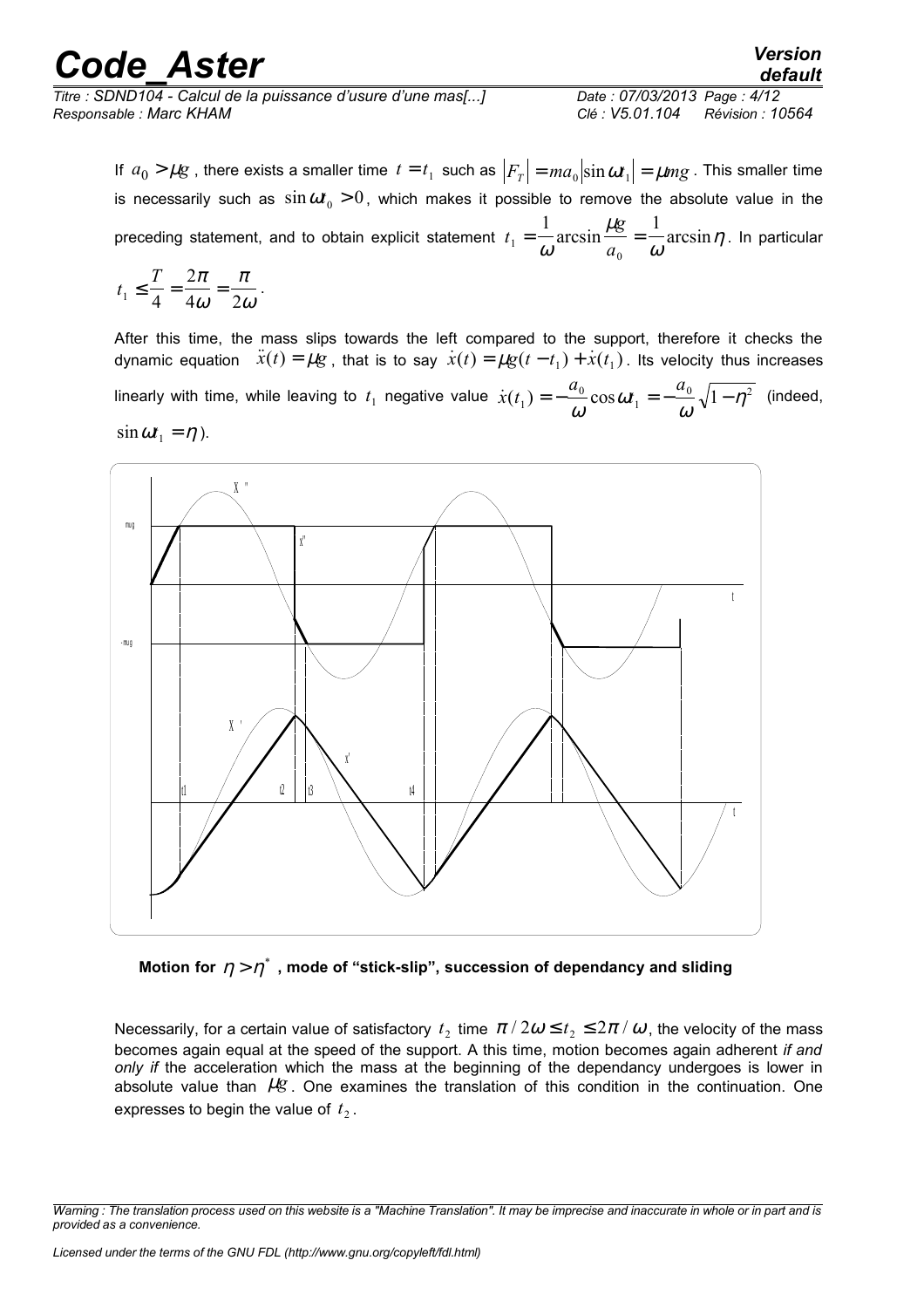*Titre : SDND104 - Calcul de la puissance d'usure d'une mas[...] Date : 07/03/2013 Page : 5/12 Responsable : Marc KHAM Clé : V5.01.104 Révision : 10564*

Time  $t_2$  satisfies the equation  $\dot{x}(t_2) = \dot{X}(t_2)$  , that is to say  $\mu g(t_2 - t_1) - \frac{a_0}{\omega}$ ω  $g(t_2 - t_1) - \frac{\mu_0}{\omega} \cos \omega t_1 = -\frac{\mu_0}{\omega} \cos \omega t_1$ *a t a*  $(t_2 - t_1) - \frac{v_0}{\omega} \cos \omega t_1 = -\frac{v_0}{\omega} \cos \omega t$ 0 1  $(t_1) - \frac{a_0}{\omega} \cos \omega t_1 = -\frac{a_0}{\omega} \cos \omega t_2$ , or  $\eta \omega(t_2 - t_1) - \cos \omega t_1 + \cos \omega t_2 = 0$ .

This equation, transcendent, allows the determination of  $t_2$  according to  $t_1$  and  $\eta$ , that is to say finally, taking into account the statement of  $t_1$ , the determination of  $t_2$  according to the physical parameters of the system  $\eta$  and  $\omega$  . If the acceleration of the support in  $t_2$  is lower in absolute value than  $\mu$ g, motion remains adherent then up to one time  $t_3$  for which the acceleration of the support and the mass reach the value  $-\mu$ g, time which for reasons of clear symmetries on the graphs above, exactly satisfied  $t_3 = t_1 + \pi/\omega$ . The mass then starts a phase of sliding up to one time  $t_4$ , after which motion reproduces periodically.

It is understood that for sufficiently small values of  $\eta$ , motion will not be able to become adherent as from time  $t_2$ , because the acceleration of the mass would exceed the threshold  $\mu$ g. There thus exists a breaking value  $\,\eta^*$ such as for  $\,\eta>\eta^*$  , the motion of the mass passes without phase of dependancy of a sliding to a shift in opposite meaning. A reflection on the continuity of the function response of velocity of the mass compared to the parameter  $\,\eta\,$  shows that for  $\,\eta\leq\eta^{\ast}$  , later motion is always slipping (mode of "slipway-slipway", of alternate meanings). For  $\,\eta<\eta^*$  , motion periodically alternates phases of dependancy and sliding.

The breaking value  $\eta^*$  admits a simple analytical statement. Indeed, for  $\eta=\eta^*$ , times  $t_2$  and  $t_3$ coincide. Thus  $t_2 - t_1 = t_3 - t_1 = \pi/\omega$  and the equation  $\eta \omega(t_2 - t_1) - \cos \omega t_1 + \cos \omega t_2 = 0$ becomes  $\pi\eta^*=2\cos\omega t_1=2\sqrt{1-\eta^*}^2$  . While passing squared, one obtains  $\pi^2\eta^{*2}=4-4\eta^{*2}$  , that is to say  $\,\eta$ π  $^* = \frac{2}{\sqrt{2}} \approx 0,$ + ≈ 2 4  $\frac{2}{2+4} \approx 0.537$ .

For  $\eta \leq \eta^*$  , motion is **only asymptotically** periodic. The continuation  $(t_n)$  of times of change of meaning of sliding checks  $t_{_{n+1}}-t_{_n}\to \pi$  /  $\omega$  when  $n$  tends towards the infinite one. Figure Ci - below watch typical pace (broken line) velocity of the mass in the situation of slipway-slipway.



Motion for  $\eta \leq \eta^*$   $\,$  : mode of "slipway-slipway", no dependancy

*Warning : The translation process used on this website is a "Machine Translation". It may be imprecise and inaccurate in whole or in part and is provided as a convenience.*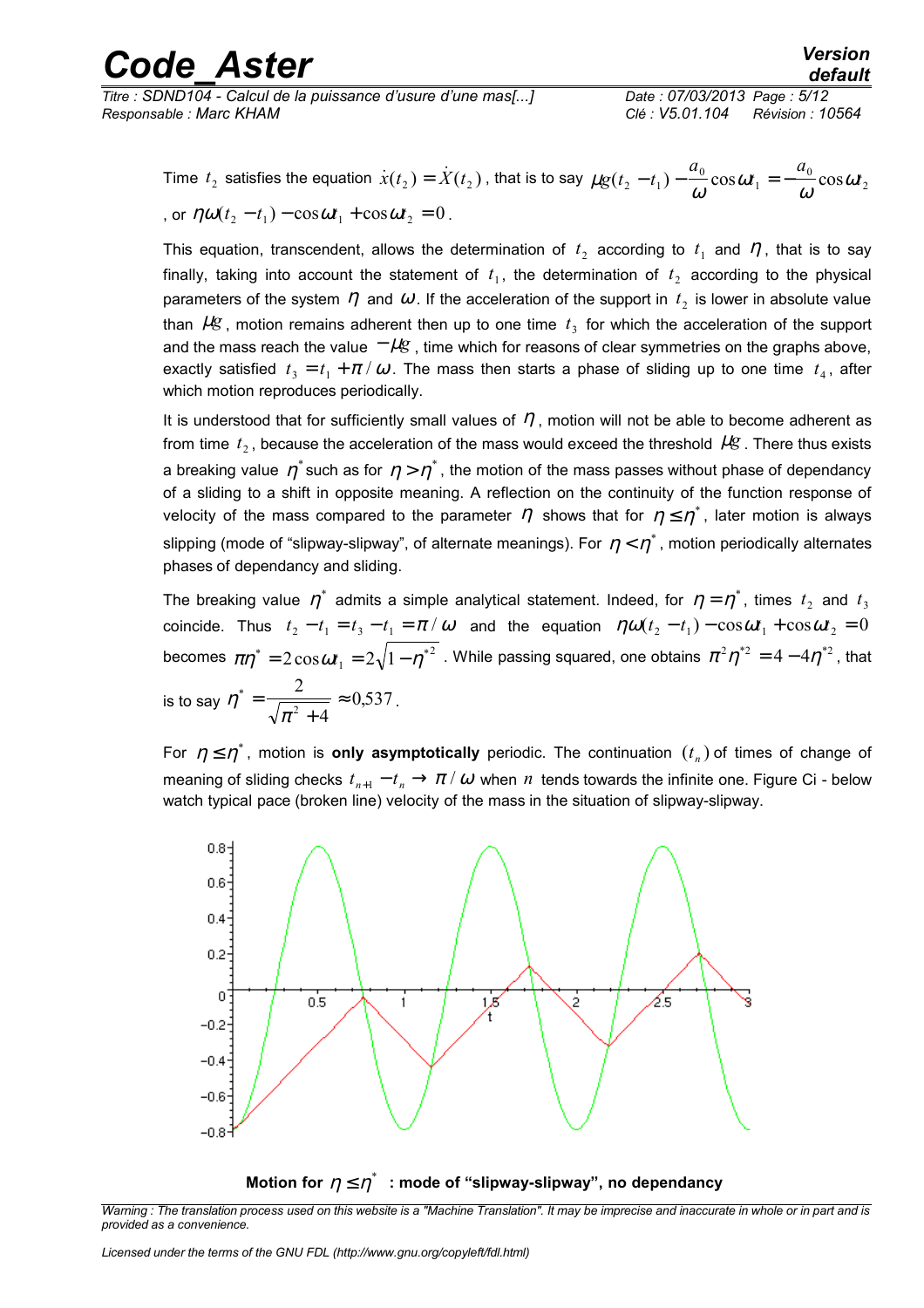*Titre : SDND104 - Calcul de la puissance d'usure d'une mas[...] Date : 07/03/2013 Page : 6/12 Responsable : Marc KHAM Clé : V5.01.104 Révision : 10564*

Let us summarize the conclusions:

There is the adimensional coefficient $\eta=\frac{\mu_{\ell}}{2}$ *g*  $\frac{100}{a_0}$  and its value criticizes  $\Box$  \* such as

$$
\eta^* = \frac{2}{\sqrt{\pi^2 + 4}} \approx 0.537.
$$

If  $\eta^* < \eta$ the established mode is of standard "stick-slip": alternation of phases of dependancy and sliding;

If  $\eta < \eta^*$ the established mode is of standard "slipway-slipway": alternate permanent sliding;

If  $\eta > 1$ , the established mode is of standard "stick": permanent dependancy with the base.

In the results of analytical comparison computation/*Aster* which follow, the choices of the amplitude  $a_0$  are such as these three situations are visited. One takes indeed  $m=1$   $kg$   $g=10$   $m/s^2$   $\mu=0.1$ 

$$
a_0 = 15 m/s^2
$$
  $a_0 = 1.5 m/s^2$ ,  $a_0 = 1.01 m/s^2$  and  $a_0 = 0.99 m/s^2$ .

The power of wear is physically null during the phases of dependancy.

In *Code\_Aster*, with the operator DYNA\_VIBRA\_used here, the dependancy is not detected because the integration of motion is made by regularization of the friction law. The respect of result no one of the power of wear during phases of dependancy required the introduction of a criterion on the velocity of sliding, so that below a certain value, it must regarded as null, and adherent motion. One can consult documentation of reference Operator of computation of wear/Models of Archard [R7.04.10].

During the phases of sliding, the power of wear follows the model  $P_u(t) = \mu mg|V_R(t)|$ , where  $V_R(t) = \dot{x}(t) - \dot{X}(t)$  is the relative velocity of sliding of the mass on the support. In the situation of the mode of stick-slip, for which motion becomes strictly periodic at the end of a finished time, the energy of wear during a half-period is exactly

$$
E_u = \int_{t_1}^{t_2} m g |V_R(t)| dt = mg \int_{t_1}^{t_2} |\dot{X}(t) - \dot{x}(t)| dt = mg \int_{t_1}^{t_2} \left(-\frac{a_0}{\omega} \cos \omega t - (\mu g (t - t_1) - \frac{a_0}{\omega} \cos \omega t_1)\right) dt
$$
  
= 
$$
mg \left[\frac{a_0}{\omega} ((t_2 - t_1) \cos \omega t_1 - \frac{1}{\omega} (\sin \omega t_2 - \eta)) - \frac{\mu g}{2} (t_2 - t_1)^2\right].
$$

The transcendent formulation of  $t_2$  apparently does not make it possible to simplify the statement of this energy of wear. The power of average wear  $\,\overline{P}_{\!u}\,$  is simply the energy of wear  $\,E_{\,u}\,$  divided above by the half-period of the response  $T/2 = \pi/\omega$ .

In the case of a motion always slipping ( $\eta \leq \eta^*$ ), the interval of integration to be taken is form  $\bigl[t_n,t_{n+1}\bigr]$  with *n* sufficiently large, so that  $t_{n+1}-t_n$  is sufficiently close to the limiting value  $\pi/\omega$ . One can avoid numerical computation by recurrence of this continuation, knowing that the average asymptotic velocity is null. Indeed, the continuation  $t_{_n}-n\pi$  /  $\omega$  has a finished limit  $\vartheta$  . The satisfied properties by  $\vartheta$  are illustrated on the following figure:

*Warning : The translation process used on this website is a "Machine Translation". It may be imprecise and inaccurate in whole or in part and is provided as a convenience.*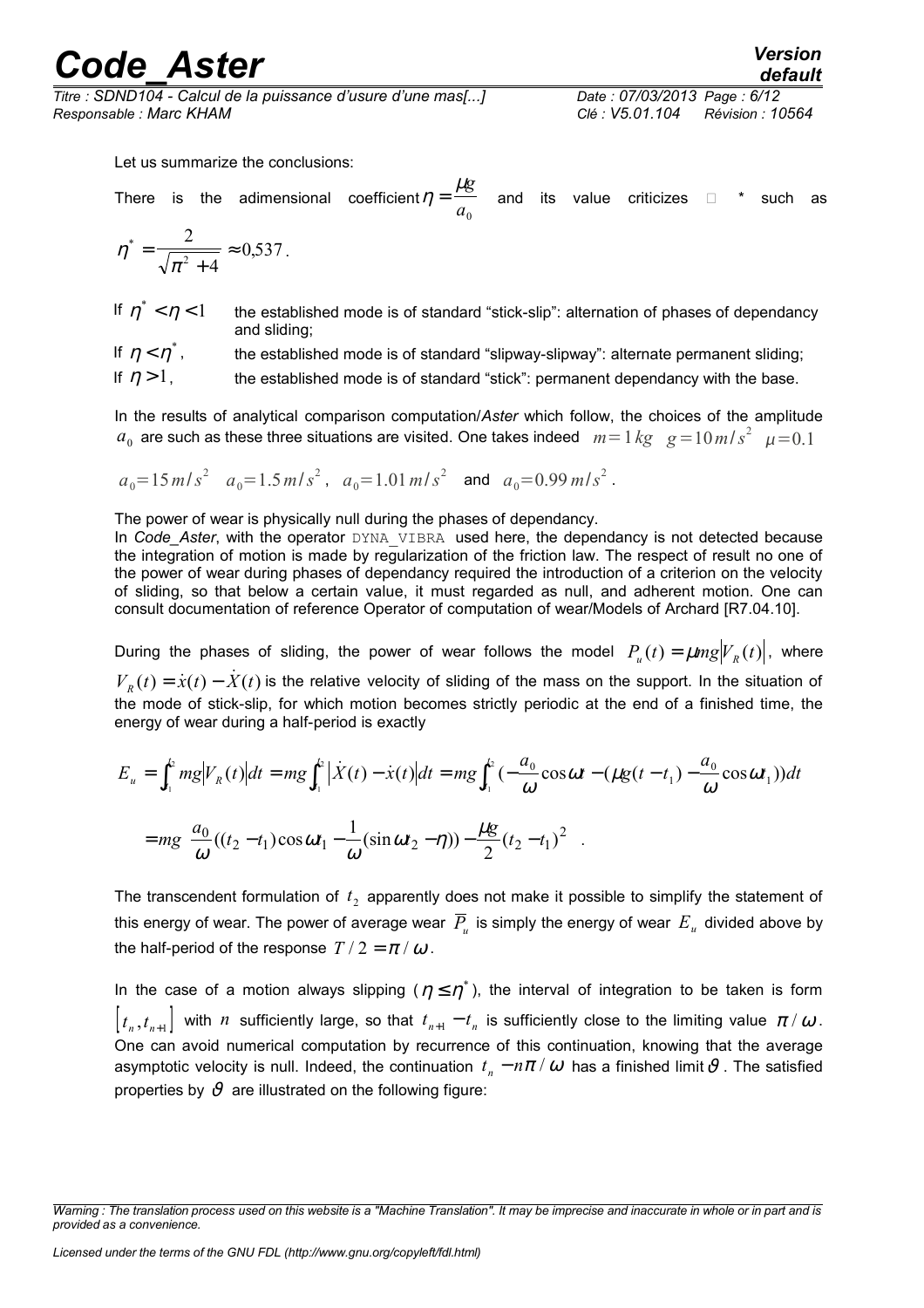*Titre : SDND104 - Calcul de la puissance d'usure d'une mas[...] Date : 07/03/2013 Page : 7/12 Responsable : Marc KHAM Clé : V5.01.104 Révision : 10564*



The line segment has as an equation

$$
v = \mu g(t - \vartheta) - w = \mu g(t - \vartheta) - \frac{a_0}{\omega} \cos(\omega \vartheta).
$$

and for  $t=\vartheta+\pi \, / \, \omega$  , the velocity  $\,$   $\,$  is to take the opposed value  $\,$   $\,$   $\omega=\dfrac{a}{a}$  $=\frac{u_0}{\sqrt{2}}$  $\frac{\omega_0}{\omega}\cos(\omega\vartheta)$  , which gives the equation

$$
\mu g \pi / \omega - \frac{a_0}{\omega} \cos(\omega \vartheta) = \frac{a_0}{\omega} \cos(\omega \vartheta),
$$

that is to say

$$
\mu g \pi = 2 a_0 \cos(\omega \vartheta) ;
$$

whose solution is

$$
\vartheta = \frac{1}{\omega} \arccos\left(\frac{\mu g \pi}{2a_0}\right) = \frac{1}{\omega} \arccos\left(\frac{\eta \pi}{2}\right).
$$

Let us note that one finds although for  $\eta=\eta^*$  , the acceleration of the support calculated at time  $t = \vartheta$  gives the limiting value  $\mu$ g. Indeed

$$
a_0 \sin(\omega \vartheta) = a_0 \sin(\arccos(\eta^* \pi / 2)) = a_0 \sqrt{1 - \eta^{*2} \pi^2 / 4} = a_0 \sqrt{1 - (1 - \eta^{*2})} = a_0 \eta^* = \mu g.
$$

In the case of motion always slipping, the energy of wear during one asymptotic period is given exactly by the formula

$$
E_u = \int_{\vartheta}^{\vartheta + \pi/\omega} mg \big| V_R(t) \big| dt
$$

which one can clarify according to preceding computation, while taking  $t_1 = \vartheta$  and  $t_2 = \vartheta + \pi/\,\omega$  , which gives

$$
E_u = mg \bigg[ \frac{a_0}{\omega} (t \cos \omega \vartheta - \frac{1}{\omega} \sin \omega t) - \frac{\mu g}{2} (t - \vartheta)^2 \bigg]_{\vartheta}^{\vartheta + \pi/\omega} = mg \bigg[ \frac{a_0}{\omega} (\frac{\pi}{\omega} \frac{\eta \pi}{2} + \frac{2}{\omega} \sqrt{1 - \frac{\eta^2 \pi^2}{4}}) - \frac{\mu g}{2} \frac{\pi^2}{\omega^2} \bigg],
$$

*Warning : The translation process used on this website is a "Machine Translation". It may be imprecise and inaccurate in whole or in part and is provided as a convenience.*

*Licensed under the terms of the GNU FDL (http://www.gnu.org/copyleft/fdl.html)*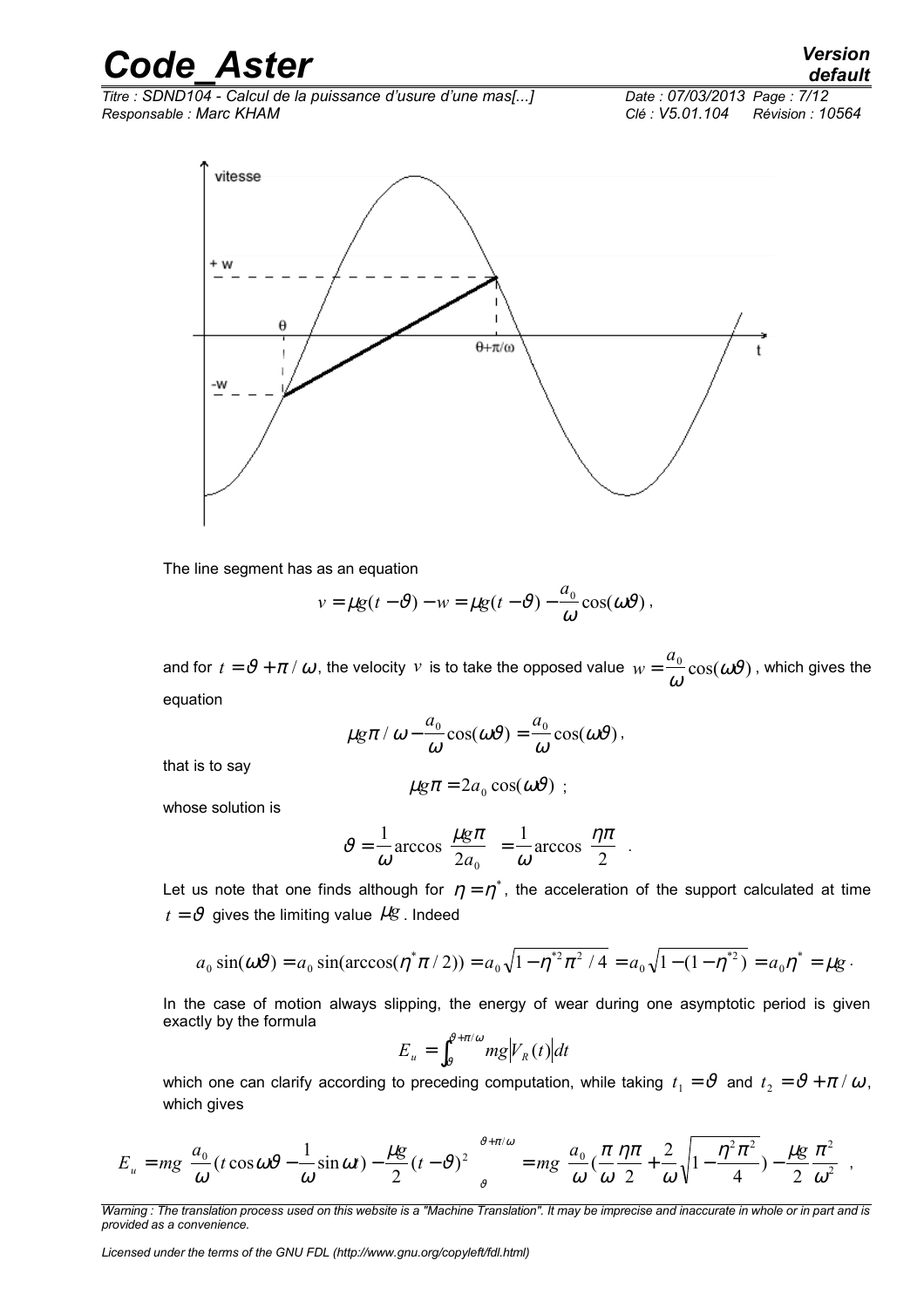*Titre : SDND104 - Calcul de la puissance d'usure d'une mas[...] Date : 07/03/2013 Page : 8/12 Responsable : Marc KHAM Clé : V5.01.104 Révision : 10564*

*default*

that is to say

$$
E_u = \frac{mga_0}{\omega^2} \sqrt{4 - \pi^2 \eta^2} = \frac{mg}{\omega^2} \sqrt{4a_0^2 - \pi^2 \mu^2 g^2}.
$$

The power of average wear (over one period) asymptotic is then

$$
\overline{P}_u = \frac{E_u}{\pi / \omega} = \frac{mga_0}{\pi \omega} \sqrt{4 - \pi^2 \eta^2} = \frac{mga_0}{\omega} \sqrt{\frac{4}{\pi^2} - \eta^2}.
$$

Following the Maple program allows the computation of the power of exact wear in a specified time interval, as well as the layout of the graph showing the convergence of the function velocity of the mass towards a periodic function limits, for any value of the physical parameters and of excitation such as the mode is of standard slipway-slipway ( $\eta{\le}\eta^*$  ), and the exact value of the average power of wear over one period (the only useful one for what interests us) in the case of the stick-slip.

```
# This program calculates, on transitory part
# of the beginning of the signal, of the power of exact wear,
# until a time specifies at the beginning of program.
Digits: = 20:
pi: = evalf (pi):
T: = 1: # period of the motion of the Omega 
support: = 2*pi/T:tmin: = 4:tmax: = 12: # duration of the transient considers
ncycle: = floor (tmax/T) +2: # iteration count of Ti computation [I] and tf[I]<br>Nmax: = 100*ncycle:
                         # to replace the function sin by one line brisee
m: = 1:G: = 10:driven: = 0.1:
a0: = 1.5:eta: = mu * q/a0:
Omega: = 2*pi/T:
etaetoile: = 2/\sqrt{sqrt(p_i^2+4)}:
Ti [1]: = 1/omega*arcsin (eta):
dX: = T - > - a0/omega * cos (omega * t):dxmoins [0]: = dX (T):lignedx: = [Ti [1], dX (Ti [1])) :Eusure: = 0: # wear is null on the phase of dependancy [0, Ti [1]]#
# To note that Ti [i+1] is necessarily in the interval [i*T-T/4, i*T+T/2]
# and that tf [I] is necessarily in the interval [i*T-3*T/4, i*T].
# These two intervals are recovered, but there is always tf [I] <ti [i+1].
#
yew eta<etaetoile then # mode of slipway-slipway
   for I from 1 to ncycle C 
    dxplus [I]: = \text{mu} * q * (T-Ti [I]) + \text{subs} (t=ti [I], \text{dxmoins } [i-1]):tf [I]: = fsolve (dX (T) =dxplus [I], t= (i*T-3*T/4). (i*T)) :
    lignedx: = lignedx, [tf [I], dX (tf [I])] :
    \text{tinf:} = \text{max} (Ti [I], \text{tmin}):
    tsup: = min (tf [I], tmax):
    yew tinf<tsup then
      Eusure: = Eusure + int (m * g * (dX (T) - dxplus [I]), t = tinf. .tsup): fi:
```
*Warning : The translation process used on this website is a "Machine Translation". It may be imprecise and inaccurate in whole or in part and is provided as a convenience.*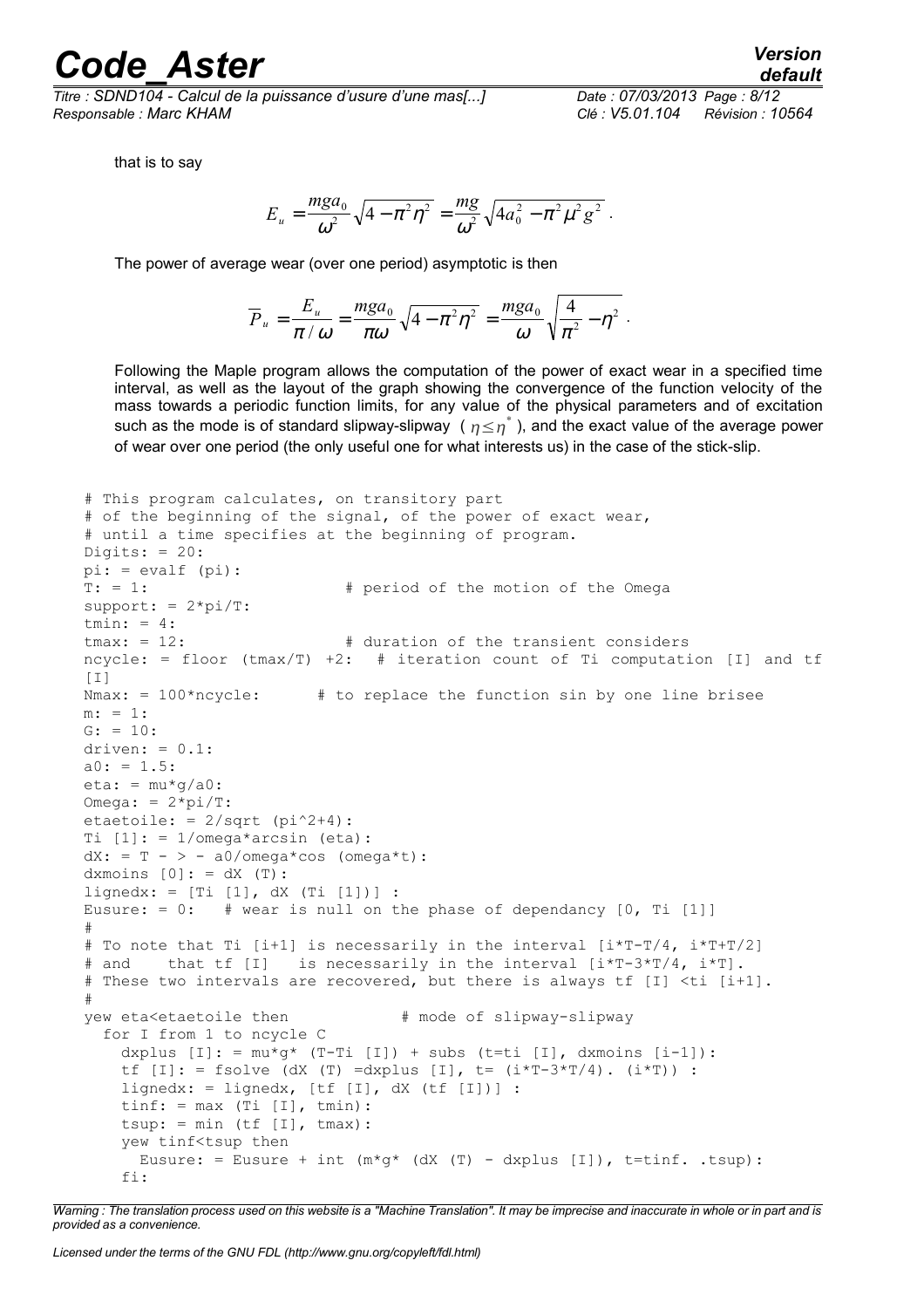## *default*

# *Code\_Aster Version*

```
Titre : SDND104 - Calcul de la puissance d'usure d'une mas[...] Date : 07/03/2013 Page : 9/12
Responsable : Marc KHAM Clé : V5.01.104 Révision : 10564
       dxmoins [I]: = -mu * g * (t-tf [I]) + subs (t=tf [I], d x plus [I]):Ti [i+1]: = fsolve (dX (T) =dxmoins [I], t = (i*T-T/4). (T/2+i*T)) :
       lignedx: = lignedx, [Ti [i+1], dX (Ti [i+1])] :
       tinf: = max (tf [I], tmin):
       tsup: = min (Ti [i+1], tmax): yew tinf<tsup then
         Eusure: = Eusure + int (m * q * (d x m o in s [I] - dX (T)), t=tinf. .tsup):
        fi:
      od:
   # courbedX: = stud ([seq ([j*tmax/Nmax, dX (j*tmax/Nmax)], j=0. Nmax)]):
   # courbedx: = stud ([lignedx]):
   # with (studs):
   # display ([courbedX, courbedx]);
      theta: = arccos (pi*eta/2) /omega:
     dxinfini: = T - >mu*q* (T-theta) +dX (theta):
      Vginfini: = dxinfini - dX:
     Eumoyana: = - int (m * q * Vqinfini (T), t=theta. (theta+pi/omega)) :
     Eumoyanaana: = m * q * a0/omega qa^2 * sqrt (4 - eta^2 * pi^2): Pumoyana: = 2*Eumoyana/T:
      Pumoyanaana: = 2*Eumoyanaana/T:
      Pusure: = Eusure/(tmax-tmin);
   elif (eta>etaetoile and eta<1) then # mode of stick-slip 
     lingnedx: = [Ti [1], dX (Ti [1])):
     dxplus [1]: = \text{mu} * q * (T-Ti [1]) + \text{subs} (t=ti [1], \text{dxmoins} [0]):tf [1]: = fsolve (dX (T) =dxplus [1], t= (T-3*T/4). T):
     dxplus: = unapply (dxplus [1], T):
     Vg: = dxplus - dX:
     Have: = - int (m * g * Vg (T), t=ti [1]. t f [1]):Pusuremoy: = 2*Eu/T;
   else \# mode of permanent dependancy
     Have: = 0;fi:
```
The solution *Aster* considered is the computation of the power of average wear during a transitional stage going from 4 to 11,99 secondes (of  $8\pi/\omega$  with  $24\pi/\omega$ ). The energy of wear for this transitory length of time differs somewhat from the energy of average wear (asymptotic) over this period (as well in situation stick-slip as slipway-slipway). It is thus appropriate, to precisely compare it with the Aster *results*, to do an exact calculation of this energy in the time interval  $\begin{bmatrix} 4s, 11,99 \ s \end{bmatrix}$ .

For  $a_0 = 15 \text{m/s}^2$  , the power of average wear asymptotic is of  $~15{,}1146144886\,Watt~$  whereas the power of average wear on the temporal interval  $[4s, 11, 99 s]$  is of  $15,257521794$  *Watt*. It is this last value which constitutes result reference.

#### **Note:**

As a computation of average power, the power of wear calculated on an interval is not obligatorily increasing with the period of the interval. If one adds to the interval a period over which there is dependancy, the power of average wear will be lower.

## **2.1 Results of reference**

| Value of acceleration $max. a0$ ( $ms^{-2}$ | Value of the average power of wear<br>On the interval $[4s, 11, 99s]$ , in Watt |
|---------------------------------------------|---------------------------------------------------------------------------------|
| (slipway-slipway)<br>15                     | 15.26709959                                                                     |
| (stick-slip)<br>1.5                         | 0.40906245                                                                      |
| (stick-slip)<br>1.01                        | 2,261641E-4                                                                     |
| 0.99<br>(stick)                             |                                                                                 |

## **2.2 Uncertainty on the quasi-analytical**

*Warning : The translation process used on this website is a "Machine Translation". It may be imprecise and inaccurate in whole or in part and is provided as a convenience.*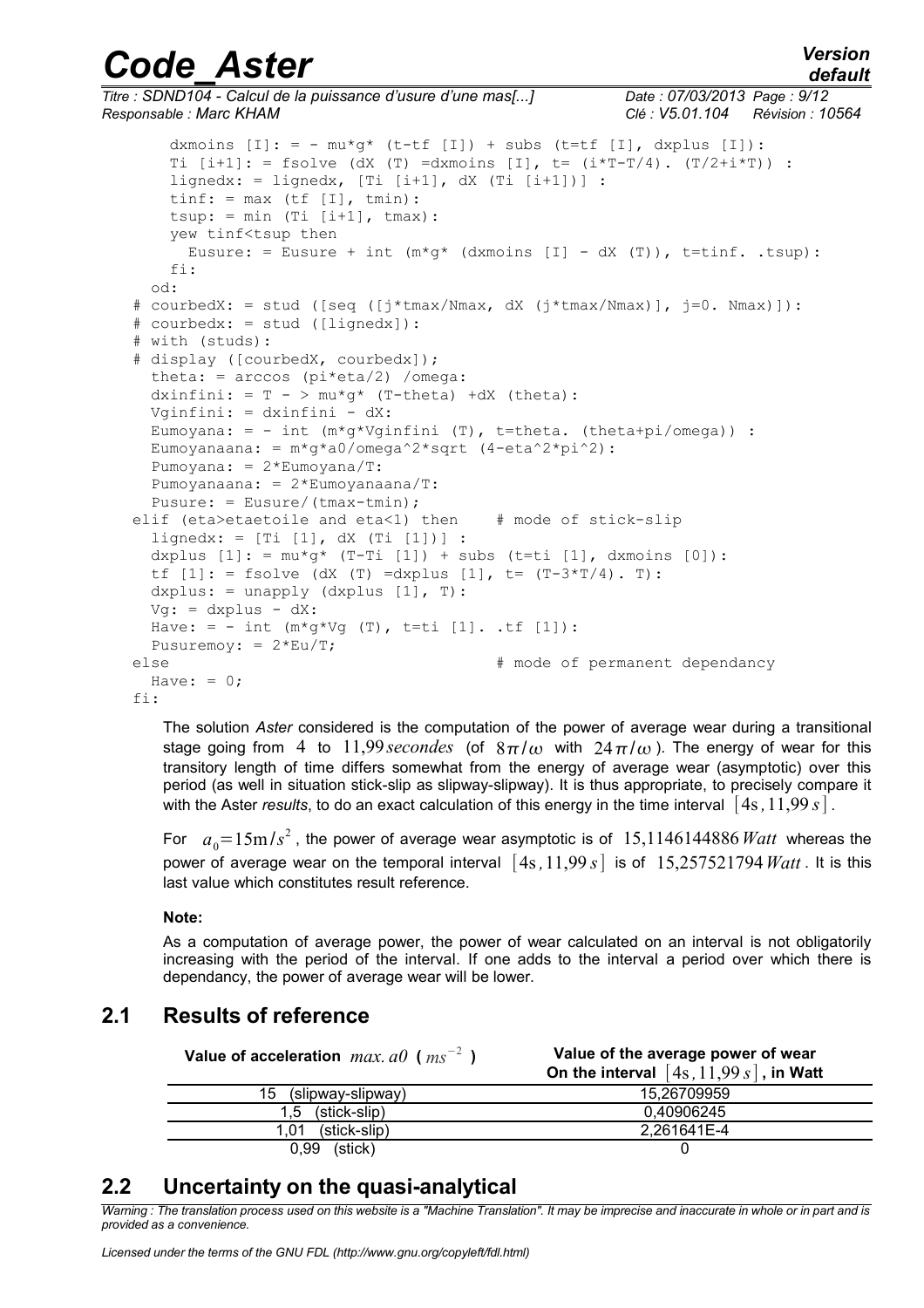*Titre : SDND104 - Calcul de la puissance d'usure d'une mas[...] Date : 07/03/2013 Page : 10/12 Responsable : Marc KHAM Clé : V5.01.104 Révision : 10564*

solution Solution (presence of transcendent equations solved numerically with an arbitrary accuracy).

## **2.3 Bibliographical references**

- 1 B. WESTERMO, F. UDWADIA: Periodic Response of has sliding oscillator system to harmonic excitation. Earthquake Engineeering and structural dynamics Flight 14.135-146 (1983)
- 2 Documentation of *the Code\_Aster* [R7.04.10]

*Warning : The translation process used on this website is a "Machine Translation". It may be imprecise and inaccurate in whole or in part and is provided as a convenience.*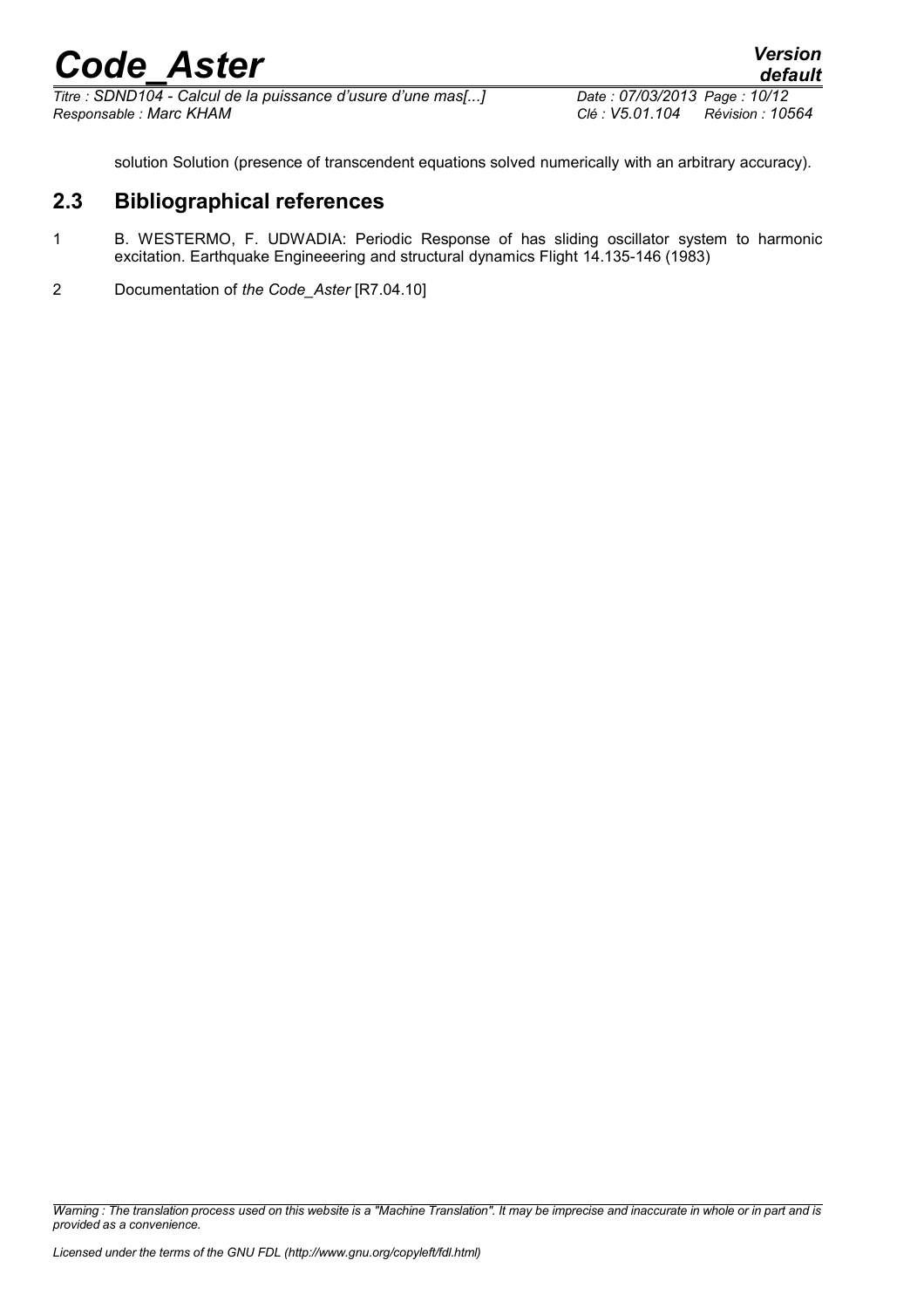*Titre : SDND104 - Calcul de la puissance d'usure d'une mas[...] Date : 07/03/2013 Page : 11/12 Responsable : Marc KHAM Clé : V5.01.104 Révision : 10564*

## **3 Modelization A**

## **3.1 Characteristic of the modelization**

element of type a DIS T on a mesh POI1 is used to model the system.

The computation is done on modal base. One blocks displacements in  $Y$  and in  $Z$ , modal base thus contains only one mode.

One uses the functionality of dynamic computation on the basis of operator DYNA\_VIBRA modal base , with key key CHOC to model to it not local linearity.

An obstacle of the type  $PLAN_Z$  (two parallel planes separated by a clearance) is used to simulate the slip surface. One chooses to take for generator of this plane  $O_V$  is NORM OBST :  $(0, 1, 0, 0)$ . The origin of the obstacle is  $ORIG$  OBST :  $(0,0,1)$ , its clearance which gives the half-spacing between the planes is of  $0.5$ .

One places oneself in the relative reference (loading mono-bearing) and one applies a loading in acceleration with CALC\_CHAR\_SEISME.

One time step uses one 3.10<sup>−</sup><sup>5</sup> *s* for temporal integration to limit the computing time. This time step is quite lower than  $\min(2/\sqrt{K/M}, 2/\sqrt{K_N/M})$  =  $7.10^{-4}\, s$  .

The tangential stiffness of friction is taken as large as possible to ensure the stability of the diagram, that is to say  $K_T = 900000 \text{ N/m}$ . The value  $K_T = 1000000 \text{ N/m}$  leads to a numerical instability.

The normal stiffness  $|K_N|$  must be taken equal to  $|20\,N/m|$  compensate for the weight of the mass exactly. (the value of clearance is of 0,50*m* ). Any other value leads to aberrant results.

### **3.2 Characteristics of the mesh**

Many nodes: 1 Number of meshes and types: 1 POI1

## **4 Results of the modelization A**

## **4.1 Values tested**

| <b>Identifica</b><br>tion | <b>Reference</b> | Aster<br><b>ADAPT</b><br>ORDRE2 | <b>Aster</b><br><b>DEVOGE</b> | Aster<br><b>EULER</b>                      | Aster R-K<br>54         | Aster R-K<br>32 <sub>8</sub> | difference<br>max |
|---------------------------|------------------|---------------------------------|-------------------------------|--------------------------------------------|-------------------------|------------------------------|-------------------|
| $a0 = 15$                 | 15.2671          | 15.2661                         | 15.2665                       | 15,2668                                    | 15.2655                 | 15.2661                      | 0,0065%           |
| $a0 = 1.5$                | 0,409062         | 0.409067                        | 0.409067                      | 0.409067                                   | 0,409071                | 0.409068                     | 0.0078%           |
| $a0=101$                  |                  |                                 |                               | 2,26164E-4 2,2715E-4 2,26108E-4 2,26112E-4 | 2,26105E-04 2,31715E-04 |                              | 2,45%             |
| $a0=0.99$                 | 0                |                                 |                               |                                            |                         |                              | $0\%$             |

*Warning : The translation process used on this website is a "Machine Translation". It may be imprecise and inaccurate in whole or in part and is provided as a convenience.*